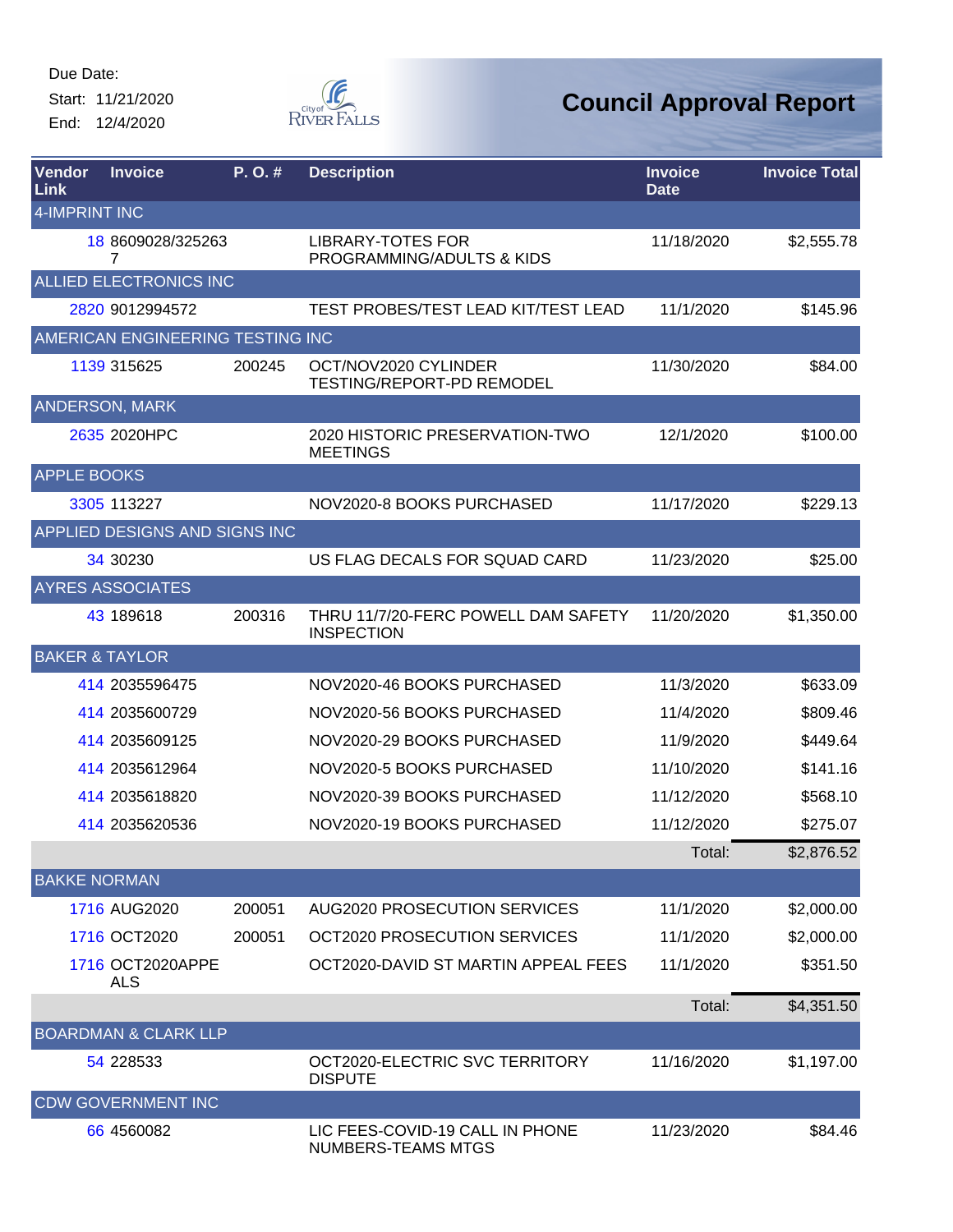Start: 11/21/2020 End: 12/4/2020



| Vendor<br>Link        | <b>Invoice</b>                  | P.O.#  | <b>Description</b>                                     | <b>Invoice</b><br><b>Date</b> | <b>Invoice Total</b> |
|-----------------------|---------------------------------|--------|--------------------------------------------------------|-------------------------------|----------------------|
|                       | <b>CENGAGE LEARNING</b>         |        |                                                        |                               |                      |
|                       | 123 72598237                    |        | NOV2020 THORNDIKE CHOICE-8 BOOKS<br><b>PURCHASED</b>   | 11/5/2020                     | \$243.92             |
|                       | 123 72603288                    |        | NOV2020 CHRISTIAN PLAN-THREE BOOKS<br><b>PURCHASED</b> | 11/6/2020                     | \$72.72              |
|                       | 123 72636617                    |        | NOV2020 THORNDIKE PLAN-ONE BOOK<br><b>PURCHASED</b>    | 11/16/2020                    | \$30.39              |
|                       | 123 72642220                    |        | NOV WESTERN 2 PLAN-TWO BOOKS<br><b>PURCHASED</b>       | 11/17/2020                    | \$45.73              |
|                       |                                 |        |                                                        | Total:                        | \$392.76             |
|                       | <b>CENTER POINT INC</b>         |        |                                                        |                               |                      |
|                       | 412 1802836                     |        | NOV2020-SIX BOOKS PURCHASED                            | 11/1/2020                     | \$135.42             |
|                       | 412 1809733                     |        | NOV2020-THREE 24 TITLE SERIES-<br>FICTION/MYSTERY/NON  | 11/11/2020                    | \$1,251.18           |
|                       |                                 |        |                                                        | Total:                        | \$1,386.60           |
|                       | <b>CISCO SYSTEMS INC</b>        |        |                                                        |                               |                      |
|                       | 4486 5100370292                 |        | DEC2020-WEBEX/VIRTUAL MEETING<br><b>SOFTWARE</b>       | 12/1/2020                     | \$384.00             |
|                       | COMPUTER INTEGRATION TECHNOLOGY |        |                                                        |                               |                      |
|                       | 379 300987                      | 200013 | DEC2020 CO-MANAGED SERVICES<br><b>AGREEMENT</b>        | 12/1/2020                     | \$3,466.25           |
|                       | 379 300839                      | 200008 | DEC2020-MANAGED BACKUP AGREEMENT                       | 12/1/2020                     | \$785.00             |
|                       |                                 |        |                                                        | Total:                        | \$4,251.25           |
|                       | CORPORATE FLEET SERVICES, INC   |        |                                                        |                               |                      |
|                       | 2786 65655                      | 200015 | DEC2020-POLICE DEPT LEASED VEHICLES                    | 12/1/2020                     | \$1,007.20           |
|                       | <b>DEISS, RANDALL E</b>         |        |                                                        |                               |                      |
|                       | 4556 3339                       | 200248 | NOV2020-PD STORAGE TRAILER RENTAL-<br>OFFICE FURNITURE | 11/30/2020                    | \$400.00             |
|                       | DELTA DENTAL OF WISCONISN INC   |        |                                                        |                               |                      |
|                       | 2572 1532374 DEC<br>2020        |        | DECEMBER 2020 VISION INSURANCE                         | 12/1/2020                     | \$448.60             |
|                       | 2572 1532375                    |        | DECEMBER RETIREE VISION                                | 12/1/2020                     | \$6.21               |
|                       |                                 |        |                                                        | Total:                        | \$454.81             |
| <b>DISTRICT 2 INC</b> |                                 |        |                                                        |                               |                      |
|                       | 1451 3026                       |        | BRAKE/SEAL KITS-PARTS FOR ENGINE 15                    | 11/22/2020                    | \$347.06             |
| DONATH, GARY A        |                                 |        |                                                        |                               |                      |
|                       | 1066 2020EMSBOAR<br>D           |        | 2020 EMS BOARD PAY - TWO MEETINGS                      | 12/1/2020                     | \$100.00             |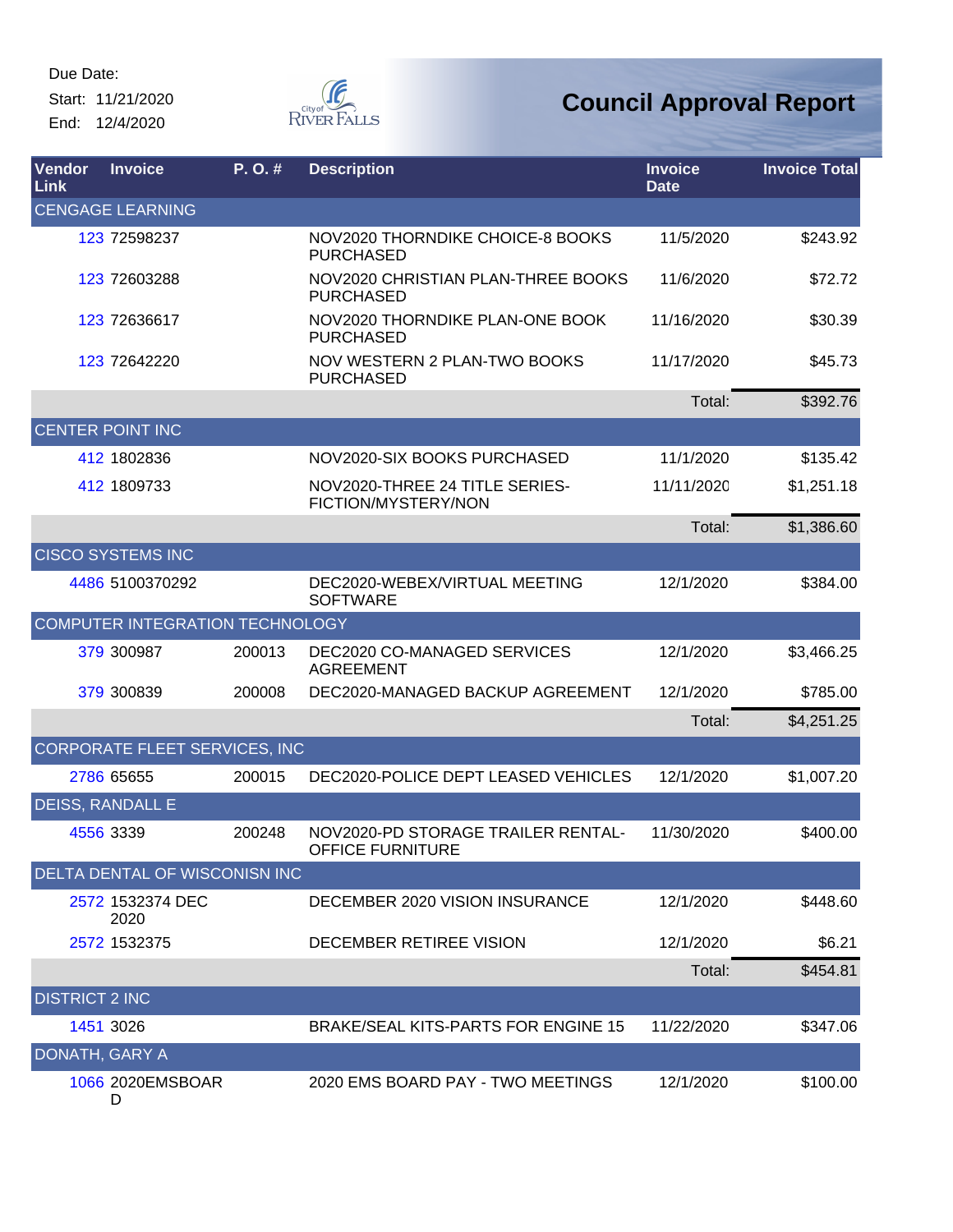Start: 11/21/2020 End: 12/4/2020



| Vendor<br>Link | <b>Invoice</b>                        | P. O. # | <b>Description</b>                                        | <b>Invoice</b><br><b>Date</b> | <b>Invoice Total</b> |
|----------------|---------------------------------------|---------|-----------------------------------------------------------|-------------------------------|----------------------|
| <b>EBSCO</b>   |                                       |         |                                                           |                               |                      |
|                | 853 1604648                           |         | LIBRARY - PERIODICAL SUBSCRIPTION<br><b>RENEWALS</b>      | 11/4/2020                     | \$5,868.30           |
| EDGAR, JUDITH  |                                       |         |                                                           |                               |                      |
|                | 3176 2020 EMSBOAR<br>D                |         | 2020 EMS BOARD PAY - FOUR MEETINGS                        | 12/1/2020                     | \$200.00             |
| <b>EFTPS</b>   |                                       |         |                                                           |                               |                      |
|                | 7 64630                               |         | PAYROLL PERIOD 11/16 - 11/29                              | 12/4/2020                     | \$68,443.59          |
|                | <b>EHLERS COMPANIES</b>               |         |                                                           |                               |                      |
|                | 4344 85305                            |         | 2020 CONTINUING DISCLOSURE<br><b>REPORTING</b>            | 11/13/2020                    | \$3,800.00           |
|                | EO JOHNSON CO. INC                    |         |                                                           |                               |                      |
|                | 98 28269011                           |         | LIBRARY-DEC2020 RICOH COPIER BASE<br><b>PYMT</b>          | 12/1/2020                     | \$125.74             |
|                | <b>ERNST, KATHLEEN</b>                |         |                                                           |                               |                      |
|                | 4648 NOV2020SPEA<br><b>KER</b>        |         | NOV2020 AUTHOR PRESENTATION                               | 11/11/2020                    | \$150.00             |
|                | <b>EXPRESS PERSONNEL SERVICES</b>     |         |                                                           |                               |                      |
|                | 109 24656202                          | 200036  | WKEND 11/15-T.WILLIAMS-39.75HRS-TEMP<br><b>PARK MAINT</b> | 11/18/2020                    | \$790.23             |
|                | 109 24684949                          | 200036  | WKEND 11/22-T.WILLIAMS-40HRS-TEMP<br><b>PARK MAINT</b>    | 11/24/2020                    | \$795.20             |
|                |                                       |         |                                                           | Total:                        | \$1,585.43           |
|                | <b>FALLS FAMILY EYE CARE</b>          |         |                                                           |                               |                      |
|                | 497 REFUND-<br><b>ELECUPGRAD</b><br>E |         | REFUND-ELECTRIC COSTS/UPGRADE-660<br>N MAIN ST            | 11/30/2020                    | \$1,862.22           |
|                | <b>FBG SERVICE CORPORATION</b>        |         |                                                           |                               |                      |
|                | 364 889441                            | 200024  | NOV2020 JANITORIAL CONTRACT<br><b>SERVICES</b>            | 11/30/2020                    | \$4,866.00           |
|                | 364 889027                            |         | NOV2020 CREDITS-CITY HALL & WASTE<br><b>WATER</b>         | 11/30/2020                    | $-$1,511.00$         |
|                |                                       |         |                                                           | Total:                        | \$3,355.00           |
|                | FIRST NATIONAL BANK - RF SECTION 125  |         |                                                           |                               |                      |
|                | 6 64629                               |         | PAYROLL PERIOD 11/16 - 11/29                              | 12/4/2020                     | \$4,001.24           |
|                | FORUM COMMUNICATION CO                |         |                                                           |                               |                      |
|                | 234 CL01767038                        |         | NOV2020 PLANNING COMMISSION MTG<br>PAPER NOTICE           | 11/12/2020                    | \$37.28              |
|                | 234 CL01767101                        |         | NOV2020-UTILITY ADVISORY BOARD MTG<br>PAPER NOTICE        | 11/12/2020                    | \$42.77              |
|                | 234 CL01767100                        |         | NOV2020-UAB & COUNCIL JOINT MTG-<br>PAPER NOTICE          | 11/12/2020                    | \$36.19              |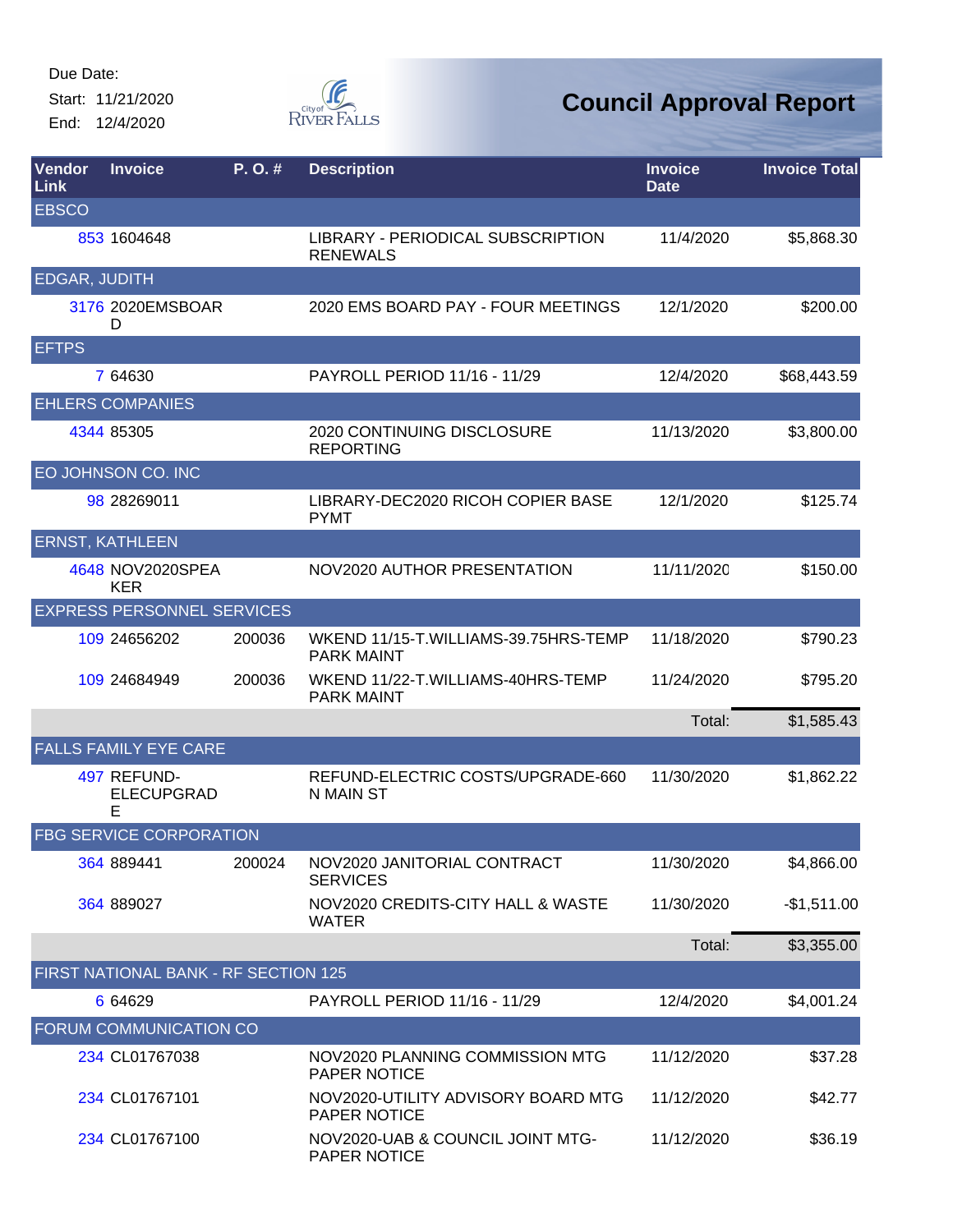Start: 11/21/2020 End: 12/4/2020



| Vendor<br>Link        | <b>Invoice</b>                 | P. O. # | <b>Description</b>                                                 | <b>Invoice</b><br><b>Date</b> | <b>Invoice Total</b> |
|-----------------------|--------------------------------|---------|--------------------------------------------------------------------|-------------------------------|----------------------|
|                       | 234 CL01767216                 |         | NOV2020-ENACTED<br>ORDINANCES/COUNCIL-PAPER NOTICE                 | 11/19/2020                    | \$28.31              |
|                       | 234 CL01767231                 |         | NOV2020-COMMON COUNCIL AGENDA-<br><b>NEWSPAPER NOTICE</b>          | 11/19/2020                    | \$69.19              |
|                       | 234 CL01767215                 |         | NOV2020-COMMON COUNCIL MINUTES-<br><b>NEWSPAPER NOTICE</b>         | 11/19/2020                    | \$154.11             |
|                       | 234 CL01767449                 |         | NOV2020-PLAN COMMISSION<br><b>CANCELLATION-PAPER NOTICE</b>        | 11/26/2020                    | \$6.29               |
|                       |                                |         |                                                                    | Total:                        | \$374.14             |
|                       | <b>GERRARD DEVELOPMENT LLC</b> |         |                                                                    |                               |                      |
|                       | 4029 DECREFUND                 |         | <b>RETURN OF FINANCIAL GUARANTEE-</b><br><b>DEPOT/CITY STATION</b> | 12/1/2020                     | \$5,014.89           |
|                       | <b>GHD SERVICES INC</b>        |         |                                                                    |                               |                      |
|                       | 489 1083127                    | 200027  | OCT2020 ABANDONED LANDFILL ENGINE<br><b>PROF SVCS</b>              | 11/1/2020                     | \$1,883.50           |
|                       | 489 1087148                    | 200027  | NOV2020 ABANDONED LANDFILL<br><b>ENGINEERING SVCS</b>              | 11/30/2020                    | \$3,774.65           |
|                       |                                |         |                                                                    | Total:                        | \$5,658.15           |
| <b>GMTZ LLC</b>       |                                |         |                                                                    |                               |                      |
|                       | 2629 RETAININGWAL              |         | RETAINING WALL-STERLING PONDS-50%<br><b>REIMBURSEMENT</b>          | 11/23/2020                    | \$2,000.00           |
|                       | <b>GUARDIAN SUPPLY LLC</b>     |         |                                                                    |                               |                      |
|                       | 4255 QTR4ORDERS                | 200342  | RFPD Q4 INITIAL UNIFORM ORDER                                      | 11/1/2020                     | \$1,435.71           |
|                       | <b>HEALTH PARTNERS</b>         |         |                                                                    |                               |                      |
|                       | 356 101032790 DEC<br>2020      |         | DEC 2020 HEALTH DENTAL INS W/25% DISC                              | 12/1/2020                     | \$124,915.78         |
| <b>HEINZE, HEIDI</b>  |                                |         |                                                                    |                               |                      |
|                       | 1365 2020HPCBOAR<br>D.         |         | 2020 HPC BOARD PAY-3 MEETINGS                                      | 12/1/2020                     | \$180.00             |
| <b>HINZMAN, CRAIG</b> |                                |         |                                                                    |                               |                      |
|                       | 3755 2020BOARDPA<br>Y          |         | 2020 PLAN COMM BOARD PAY - 7<br><b>MEETINGS</b>                    | 12/1/2020                     | \$350.00             |
| HOFFMAN, JAYNE        |                                |         |                                                                    |                               |                      |
|                       | 1388 2020HPCBOAR<br>D          |         | 2020 HPC BOARD PAY-3 MEETINGS                                      | 12/1/2020                     | \$150.00             |
| <b>HOFLAND, CRAIG</b> |                                |         |                                                                    |                               |                      |
|                       | 4618 2020BOARDPA<br>Y          |         | 2020 PLAN COMM BOARD PAY - 3<br><b>MEETINGS</b>                    | 12/1/2020                     | \$150.00             |
|                       | <b>HUEBSCH LAUNDRY COMPANY</b> |         |                                                                    |                               |                      |
|                       | 146 10071436                   | 200039  | 11/18 WASTEWATER DEPT UNIFORMS                                     | 11/18/2020                    | \$46.31              |
|                       | 146 10071433                   | 200042  | 11/18 ELECTRIC DEPT UNIFORMS                                       | 11/18/2020                    | \$290.59             |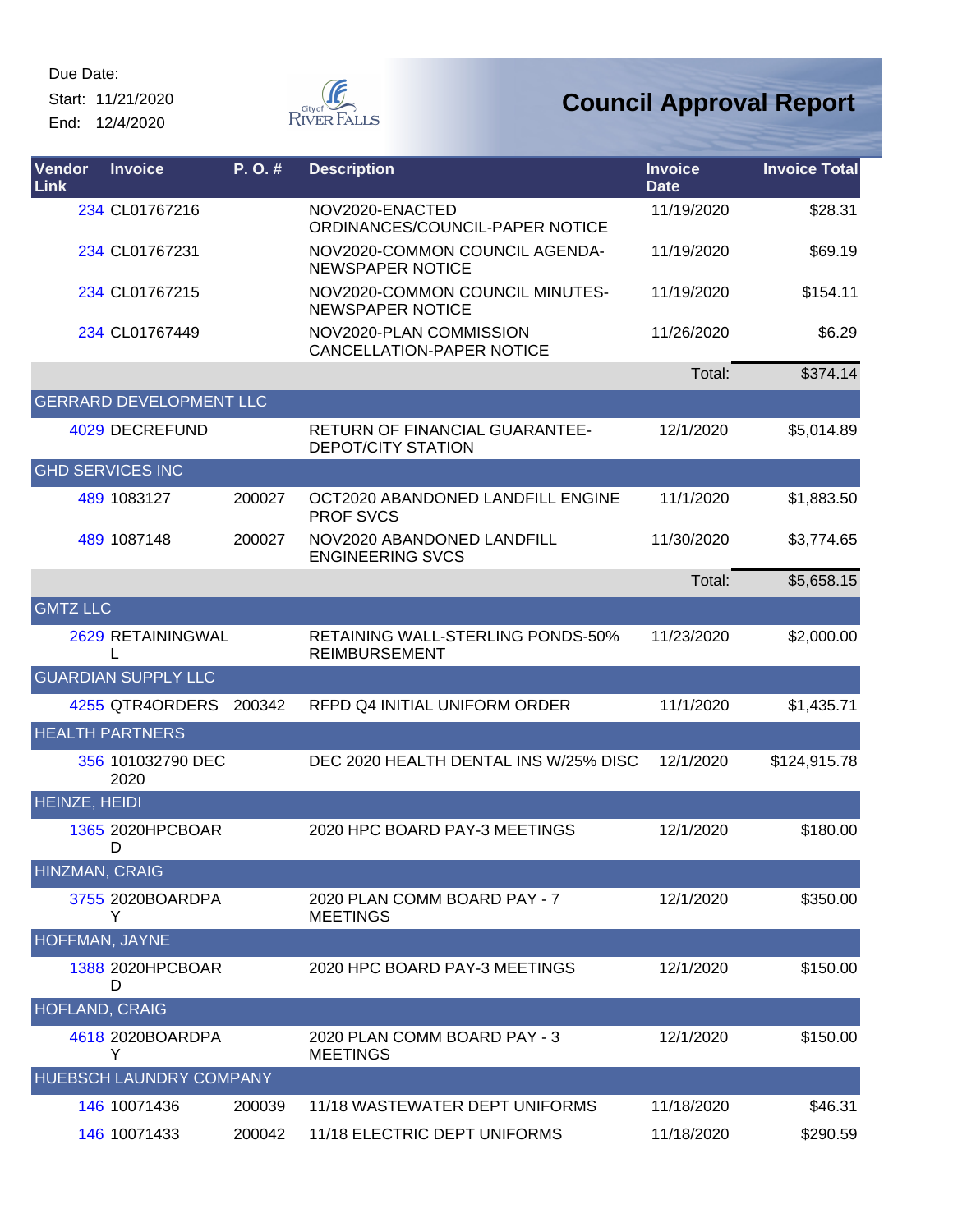Start: 11/21/2020 End: 12/4/2020



| Vendor<br><b>Link</b>  | <b>Invoice</b>                    | P.O.#  | <b>Description</b>                                        | <b>Invoice</b><br><b>Date</b> | <b>Invoice Total</b> |
|------------------------|-----------------------------------|--------|-----------------------------------------------------------|-------------------------------|----------------------|
|                        | 146 10071435                      | 200043 | 11/18 PUBLIC WORKS DEPT UNIFORMS                          | 11/18/2020                    | \$110.72             |
|                        | 146 10071434                      | 200038 | 11/18 WATER DEPT UNIFORMS                                 | 11/18/2020                    | \$40.54              |
|                        | 146 20044140                      | 200067 | 11/18 CITY HALL MAT SERVICE                               | 11/18/2020                    | \$58.76              |
|                        | 146 10073490                      | 200039 | 11/25 WASTEWATER DEPT UNIFORMS                            | 11/25/2020                    | \$46.31              |
|                        | 146 10073487                      | 200042 | 11/25 ELECTRIC DEPT UNIFORMS                              | 11/25/2020                    | \$290.59             |
|                        | 146 10073488                      | 200038 | 11/25 WATER DEPT UNIFORMS                                 | 11/25/2020                    | \$40.54              |
|                        | 146 10073489                      | 200043 | 11/25 PW UNIFORMS                                         | 11/25/2020                    | \$110.72             |
|                        | 146 10075601                      | 200039 | 12/2 WASTEWATER DEPT UNIFORMS                             | 12/2/2020                     | \$46.31              |
|                        | 146 10075598                      | 200042 | 12/2 ELECTRIC DEPT UNIFORMS                               | 12/2/2020                     | \$290.59             |
|                        | 146 10075599                      | 200038 | 12/2 WATER DEPT UNIFORMS                                  | 12/2/2020                     | \$40.86              |
|                        |                                   |        |                                                           | Total:                        | \$1,412.84           |
| <b>INFOSEND INC</b>    |                                   |        |                                                           |                               |                      |
|                        | 150 180690                        | 200053 | OCT2020 RFMU MONTHLY STMT SVCS                            | 11/1/2020                     | \$3,190.70           |
|                        |                                   |        | INTERNATIONAL CITY MGMT ASSOC RETIREMENT CORP             |                               |                      |
|                        | 1 64625                           |        | PAYROLL PERIOD 11/16 - 11/29                              | 12/4/2020                     | \$17,344.31          |
|                        | 1 64626                           |        | PAYROLL PERIOD 11/16 - 11/29                              | 12/4/2020                     | \$797.92             |
|                        |                                   |        |                                                           | Total:                        | \$18,142.23          |
|                        | KATHY'S EMBROIDERY & ALTERATIONS  |        |                                                           |                               |                      |
|                        | 2578 SEPTPDORDE<br>R              |        | SEPT2020-SEW SIX PATCHES FOR<br>OFFICERS/RESERVES         | 11/1/2020                     | \$24.00              |
| <b>KITTLESON, KENT</b> |                                   |        |                                                           |                               |                      |
|                        | 3175 2020EMSBOAR<br>D             |        | 2020 EMS BOARD PAY - FOUR MEETINGS                        | 12/1/2020                     | \$200.00             |
| <b>KUSILEK JON</b>     |                                   |        |                                                           |                               |                      |
|                        | 1148 2020SAFETYEY<br><b>EWEAR</b> |        | 2020 SAFETY EYEWERAR<br><b>REIMBURSEMENT</b>              | 11/25/2020                    | \$200.00             |
|                        | LA VENTURE CRANE & RIGGING INC    |        |                                                           |                               |                      |
|                        | 174 20230                         | 200348 | UWRF TRANSFORMER-CRANE TO LOAD<br><b>ONTO TRUCK</b>       | 11/13/2020                    | \$1,200.00           |
|                        | <b>LAKES COFFEE LLC</b>           |        |                                                           |                               |                      |
|                        | 4064 13281                        |        | OCT2020-POLICE DEPT COFFEE ORDER                          | 11/1/2020                     | \$40.00              |
|                        | 4064 13515                        |        | NOV2020-LIBRARY COFFEE ORDER                              | 11/20/2020                    | \$69.00              |
|                        |                                   |        |                                                           | Total:                        | \$109.00             |
|                        | LANGUAGE LINE SERVICES, INC       |        |                                                           |                               |                      |
|                        | 2991 10102813                     |        | SEPT/OCT2020 - LANGUAGE<br><b>INTERPRETATION SERVICES</b> | 11/1/2020                     | \$91.06              |
|                        | LEXISNEXIS RISK DATA MGMT INC     |        |                                                           |                               |                      |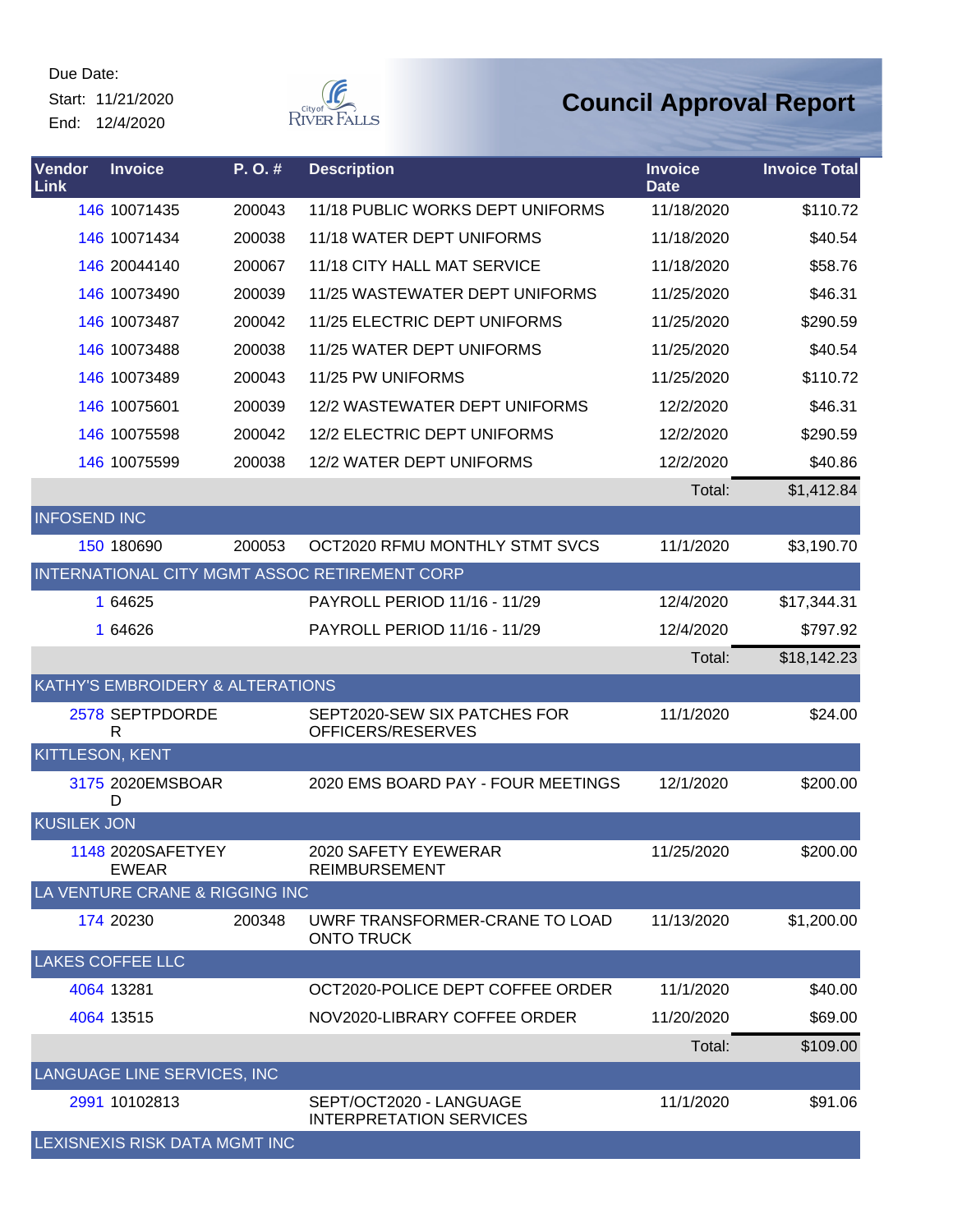Start: 11/21/2020 End: 12/4/2020



| Vendor<br>Link      | <b>Invoice</b>                          | $P. O.$ # | <b>Description</b>                                       | <b>Invoice</b><br><b>Date</b> | <b>Invoice Total</b> |
|---------------------|-----------------------------------------|-----------|----------------------------------------------------------|-------------------------------|----------------------|
|                     | 3765 1703497-<br>20201031               |           | OCT2020 ADVANCED PEOPLE SEARCH FEE                       | 11/1/2020                     | \$51.50              |
|                     | 3765 1703497-<br>20201130               |           | NOV2020-ADVANCED PEOPLE SEARCH FEE                       | 11/30/2020                    | \$53.05              |
|                     |                                         |           |                                                          | Total:                        | \$104.55             |
|                     | LINCOLN NATIONAL LIFE INSURANCE COMPANY |           |                                                          |                               |                      |
|                     | 3066 4170404142<br><b>DEC 2020</b>      |           | DECEMBER 2020 LTD/AD&D/LIFE<br><b>INSURANCE</b>          | 12/1/2020                     | \$4,833.62           |
|                     | 3066 4170405608<br><b>DEC 2020</b>      |           | DECEMBER 2020 LINCOLN ADDITIOAN<br>AD&D/LIFE             | 12/1/2020                     | \$276.24             |
|                     |                                         |           |                                                          | Total:                        | \$5,109.86           |
|                     | LINEHAN OUTDOOR SERVICES LLC            |           |                                                          |                               |                      |
|                     | 1570 1035                               |           | OCT2020-STERLING PONDS RESIDENTIAL<br><b>AREA MOWING</b> | 11/1/2020                     | \$470.00             |
|                     | 1570 1036                               | 200150    | OCT2020-STERLING PONDS CORPORATE<br><b>PARK MOWING</b>   | 11/1/2020                     | \$125.00             |
|                     | 1570 1037                               | 200151    | OCT2020 WHITETAIL CORPORATE PARK<br><b>MOWING</b>        | 11/1/2020                     | \$285.00             |
|                     |                                         |           |                                                          | Total:                        | \$880.00             |
|                     | <b>LOFFLER COMPANIES INC</b>            |           |                                                          |                               |                      |
|                     | 182 28074668                            |           | NOV2020-KONICA MINOLTA COPIER BASE<br><b>PYMT</b>        | 11/1/2020                     | \$107.45             |
|                     | 182 28074667                            |           | NOV2020-KONICA MINOLTA COPIER BASE<br><b>PYMT</b>        | 11/1/2020                     | \$137.51             |
|                     | 182 28074666                            |           | NOV2020-ADMIN/MAILROOM KONICA<br><b>MINOLTA COPIERS</b>  | 11/1/2020                     | \$425.69             |
|                     | 182 28074666-1                          |           | NOV2020-COURT/CSR KONICA MINOLTA<br><b>COPIER</b>        | 11/1/2020                     | \$160.00             |
|                     | 182 3526592                             |           | POLICE DEPT-HP 414A COPIER TONER                         | 11/1/2020                     | \$488.00             |
|                     |                                         |           |                                                          | Total:                        | \$1,318.65           |
| <b>MIDWEST TAPE</b> |                                         |           |                                                          |                               |                      |
|                     | 409 99546899                            |           | OCT2020-GAME OF STARS AUDIOBOOK                          | 11/1/2020                     | \$39.99              |
|                     | 409 99581877                            |           | NOV2020-TWO AUDIOBOOKS PURCHASED                         | 11/3/2020                     | \$61.98              |
|                     | 409 99581876                            |           | NOV2020-FOUR AUDIOBOOKS PURCHASED                        | 11/3/2020                     | \$144.96             |
|                     | 409 99617212                            |           | NOV2020-MARAUDER/AUDIOBOOK                               | 11/10/2020                    | \$44.99              |
|                     | 409 99617213                            |           | NOV2020-DIRTY SOUTH/AUDIOBOOK                            | 11/10/2020                    | \$55.99              |
|                     | 409 99645496                            |           | NOV2020-LAST DANCE/DVD                                   | 11/16/2020                    | \$52.49              |
|                     | 409 99645497                            |           | NOV2020-TWO DVDS PURCHASED                               | 11/16/2020                    | \$35.98              |
|                     | 409 99645493                            |           | NOV2020-IRISHMAN/DVD                                     | 11/16/2020                    | \$29.99              |
|                     | 409 99645494                            |           | NOV2020-SIX AUDIOBOOKS PURCHASED                         | 11/16/2020                    | \$225.94             |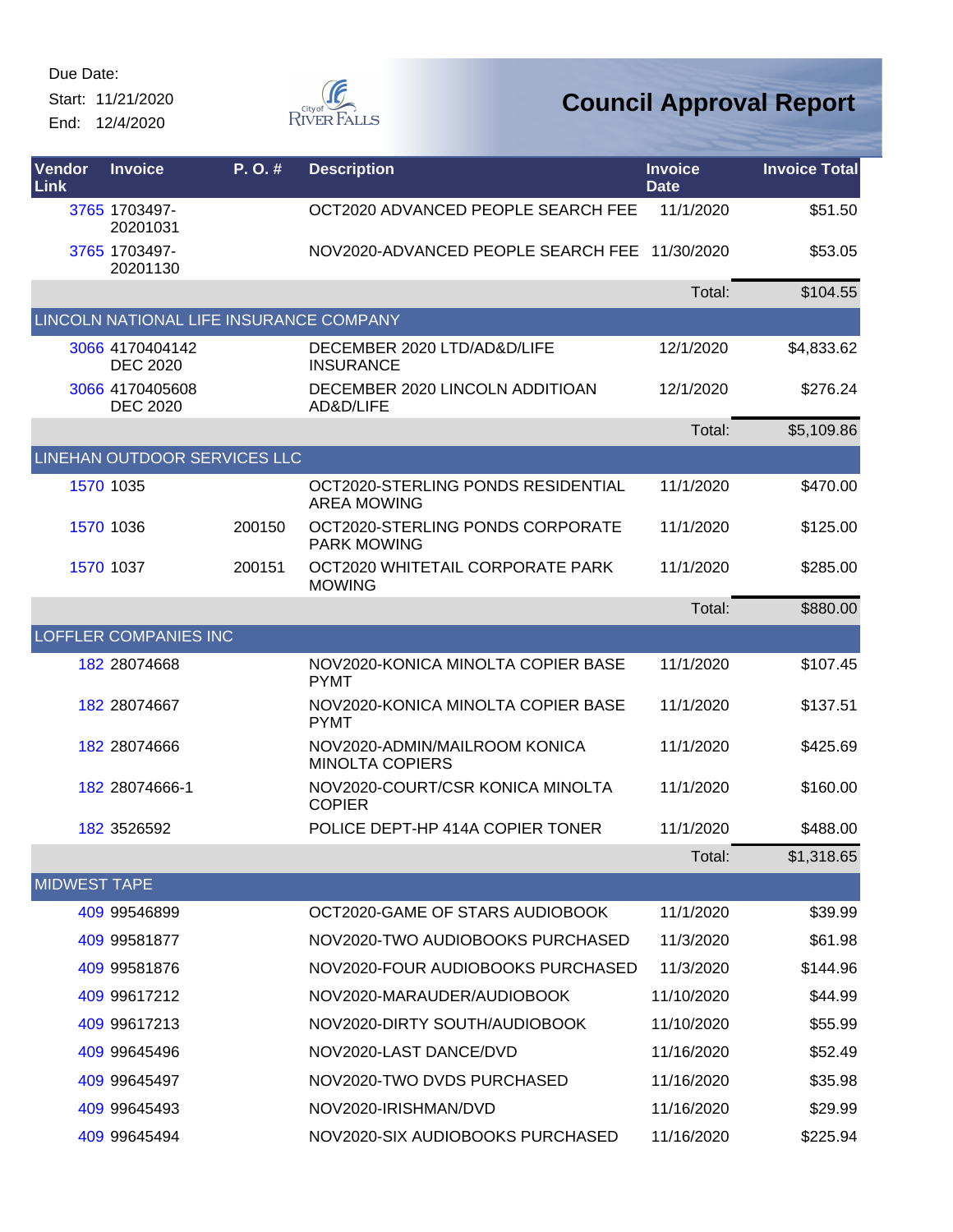Start: 11/21/2020 End: 12/4/2020



| Vendor<br>Link | <b>Invoice</b>                      | P.O.#  | <b>Description</b>                                          | <b>Invoice</b><br><b>Date</b> | <b>Invoice Total</b> |
|----------------|-------------------------------------|--------|-------------------------------------------------------------|-------------------------------|----------------------|
|                | 409 99645492                        |        | NOV2020-THREE AUDIOBOOKS<br><b>PURCHASED</b>                | 11/16/2020                    | \$109.97             |
|                |                                     |        |                                                             | Total:                        | \$802.28             |
|                | MOODY, ELIZABETH                    |        |                                                             |                               |                      |
|                | 1381 2020BOARDPA<br>Y               |        | 2020 PLAN COMM BOARD PAY-7 MTGS                             | 12/1/2020                     | \$350.00             |
|                | MSA PROFESSIONAL SERVICES, INC.     |        |                                                             |                               |                      |
|                | 1284 R07949022.0-1                  | 200330 | SEPT-NOV2020 GIS MIGRATION<br><b>FEASIBILITY STUDY</b>      | 11/17/2020                    | \$1,567.50           |
|                | MYSZEWSKI, ADAM                     |        |                                                             |                               |                      |
|                | 1067 2020UTILITYAD<br><b>VBOARD</b> |        | 2020 UTILITY ADVISORY BOARD-ONE<br><b>MEETING</b>           | 12/1/2020                     | \$60.00              |
|                | NORTHERN STATES POWER COMPANY WI    |        |                                                             |                               |                      |
|                | 344 708851463                       |        | NOV2020-TO 11/11/20 PRESCOTT<br><b>AMBULANCE POWER BILL</b> | 11/1/2020                     | \$161.72             |
|                | <b>OMNI CONTRACTING INC</b>         |        |                                                             |                               |                      |
|                | 4645 29110                          | 200335 | INSTALL NEW ANTENNA/CABLING-SCC<br><b>COMM TOWER</b>        | 11/30/2020                    | \$5,850.00           |
|                | ONE TIME PAY VENDOR                 |        |                                                             |                               |                      |
|                | 9999 VINCEDREYER                    |        | REFUND-ELECTRIC<br>COSTS/CONSTRUCTION-1351 OAK ST           | 11/30/2020                    | \$547.17             |
|                | 9999 MICHAELSPRA<br><b>NDEL</b>     |        | GO SOLAR 2020 SOLAR PANEL INCENTIVE                         | 11/30/2020                    | \$1,000.00           |
|                | 9999 RMSCHLOSSE<br><b>REXC</b>      |        | <b>RETURN OF ROW DEPOSIT PLUS</b><br><b>INTEREST</b>        | 12/1/2020                     | \$653.90             |
|                |                                     |        |                                                             | Total:                        | \$2,201.07           |
|                | PAYPAL UPDATE/CHANGE VENDOR#/FID    |        |                                                             |                               |                      |
|                | 639 101914607                       |        | OCT2020 PAYPAL SERVICE FEES                                 | 11/21/2020                    | \$30.00              |
|                | <b>PELION BENEFITS</b>              |        |                                                             |                               |                      |
|                | 5 RIXMANN<br><b>PELION</b>          |        | RIXMANN FROZEN TO PELION                                    | 11/30/2020                    | \$16,348.21          |
|                | 5 64628                             |        | PAYROLL PERIOD 11/16 - 11/29                                | 12/4/2020                     | \$254.75             |
|                |                                     |        |                                                             | Total:                        | \$16,602.96          |
|                | PRESCOTT WATER & SEWER UTILITY      |        |                                                             |                               |                      |
|                | 1611 OCT-NOV2020                    |        | FINAL BILL-OCT/NOV2020 PRESCOTT AMB<br>SEWER/WATER          | 11/17/2020                    | \$95.38              |
|                | <b>QUADIENT FINANCE USA INC</b>     |        |                                                             |                               |                      |
|                | 4403 OCTFINANCE                     |        | OCT2020 STMT FINANCE/LATE FEES-<br>POSTAGE MACHINE          | 10/30/2020                    | \$117.94             |
|                | RECYCLE TECHNOLOGIES, INC           |        |                                                             |                               |                      |
|                | 2534 205257                         | 200347 | 2020 ELECTRONICS RECYCLING EVENT                            | 11/30/2020                    | \$42,244.72          |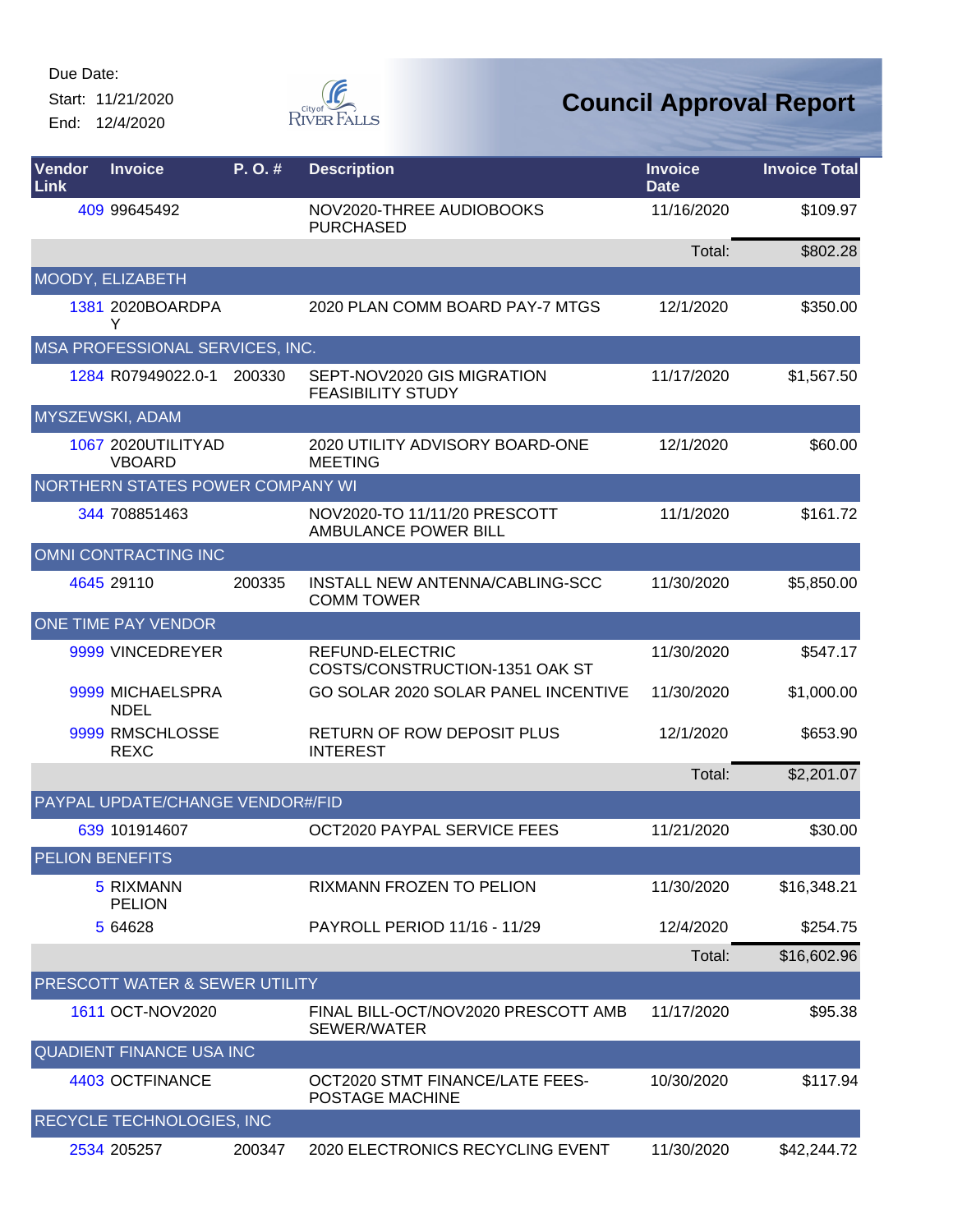Start: 11/21/2020 End: 12/4/2020



| Vendor<br>Link          | <b>Invoice</b>                           | P. O. # | <b>Description</b>                                      | <b>Invoice</b><br><b>Date</b> | <b>Invoice Total</b> |
|-------------------------|------------------------------------------|---------|---------------------------------------------------------|-------------------------------|----------------------|
|                         | <b>RIVER FALLS SENIOR CITIZENS</b>       |         |                                                         |                               |                      |
|                         | 438 DEC2020                              |         | <b>DEC2020 SENIOR CENTER</b>                            | 12/1/2020                     | \$500.00             |
|                         | <b>ROYAL SWITCHGEAR MFG CO</b>           |         |                                                         |                               |                      |
|                         | 4561 68358                               | 200264  | <b>SOUTH FORK PROJECT MATERIALS</b>                     | 11/12/2020                    | \$3,760.45           |
| <b>SAVATREE LLC</b>     |                                          |         |                                                         |                               |                      |
|                         | 772 7610680                              | 200339  | 2020 HOLIDAY DECOR LIGHTING                             | 11/1/2020                     | \$12,000.00          |
|                         | <b>SECURITY FINANCIAL BANK</b>           |         |                                                         |                               |                      |
|                         | <b>12 AHLBORNGIFT</b><br><b>CARD</b>     |         | RETIREMENT GIFT CARD-PAUL AHLBORN-<br><b>FEE WAIVED</b> | 11/25/2020                    | \$250.00             |
|                         | SHRED-IT US HOLDCO, INC                  |         |                                                         |                               |                      |
|                         | 2439 8180913526                          | 200119  | OCT/NOV2020 MONTHLY SHREDDING<br><b>SERVICE</b>         | 11/22/2020                    | \$376.47             |
|                         | <b>ST CROIX VALLEY NATURAL GAS CO</b>    |         |                                                         |                               |                      |
|                         | 255 OCT2020                              |         | OCT2020 NATURAL GAS BILL                                | 10/30/2020                    | \$1,658.39           |
|                         | 255 OCT2020REISS<br>UE                   |         | OCT2020 NATURAL GAS BILL                                | 10/30/2020                    | \$1,638.74           |
|                         |                                          |         |                                                         | Total:                        | \$3,297.13           |
| <b>STAPLES INC - VT</b> |                                          |         |                                                         |                               |                      |
|                         | 2376 #DET10146807/<br><b>NOV2020</b>     |         | NOV2020-CITY DEPTS-OFFICE SUPPLIES<br>ORDERED           | 11/28/2020                    | \$1,252.62           |
|                         | STATE OF WI, DEPT OF CHILDREN & FAMILIES |         |                                                         |                               |                      |
|                         | 328 64631                                |         | PAYROLL PERIOD 11/16 - 11/29<br>REMIT#7747159           | 12/4/2020                     | \$340.31             |
|                         | <b>STATE TREASURER</b>                   |         |                                                         |                               |                      |
|                         | 260 DEC2020                              |         | DEC2020 WATER/ELECTRIC/SEWER BONDS                      | 12/1/2020                     | \$109,500.00         |
| <b>STUESSEL, BILL</b>   |                                          |         |                                                         |                               |                      |
|                         | 3172 2020BOARDPA<br>Y                    |         | 2020 PLAN COMM BOARD PAY-2 MEETINGS                     | 12/1/2020                     | \$100.00             |
|                         | SYLVESTER CUSTOM GRINDING, INC           |         |                                                         |                               |                      |
|                         | 3130 1927                                | 200343  | ANNUAL COMPOST SITE<br><b>GRINDING/LOADER</b>           | 11/30/2020                    | \$23,887.50          |
|                         | TD & I CABLE MAINTENANCE INC             |         |                                                         |                               |                      |
|                         | 2008 10077                               | 200341  | EAST CASCADE DIRECTIONAL BORING                         | 11/13/2020                    | \$7,897.50           |
|                         | TRILOGY CONSULTING, LLC                  |         |                                                         |                               |                      |
|                         | 454 1136                                 | 200112  | NOV2020-BIOSOLIDS FACILITY FINANCIAL<br><b>ANALYSIS</b> | 11/30/2020                    | \$1,265.00           |
|                         |                                          |         | UNEMPLOYMENT INSURANCE-DEPT OF WORKFORCE DEV            |                               |                      |
|                         | 277 000010411614                         |         | OCT2020-UNEMPLOYMENT BENEFIT<br><b>CHARGES</b>          | 10/31/2020                    | \$2,238.43           |